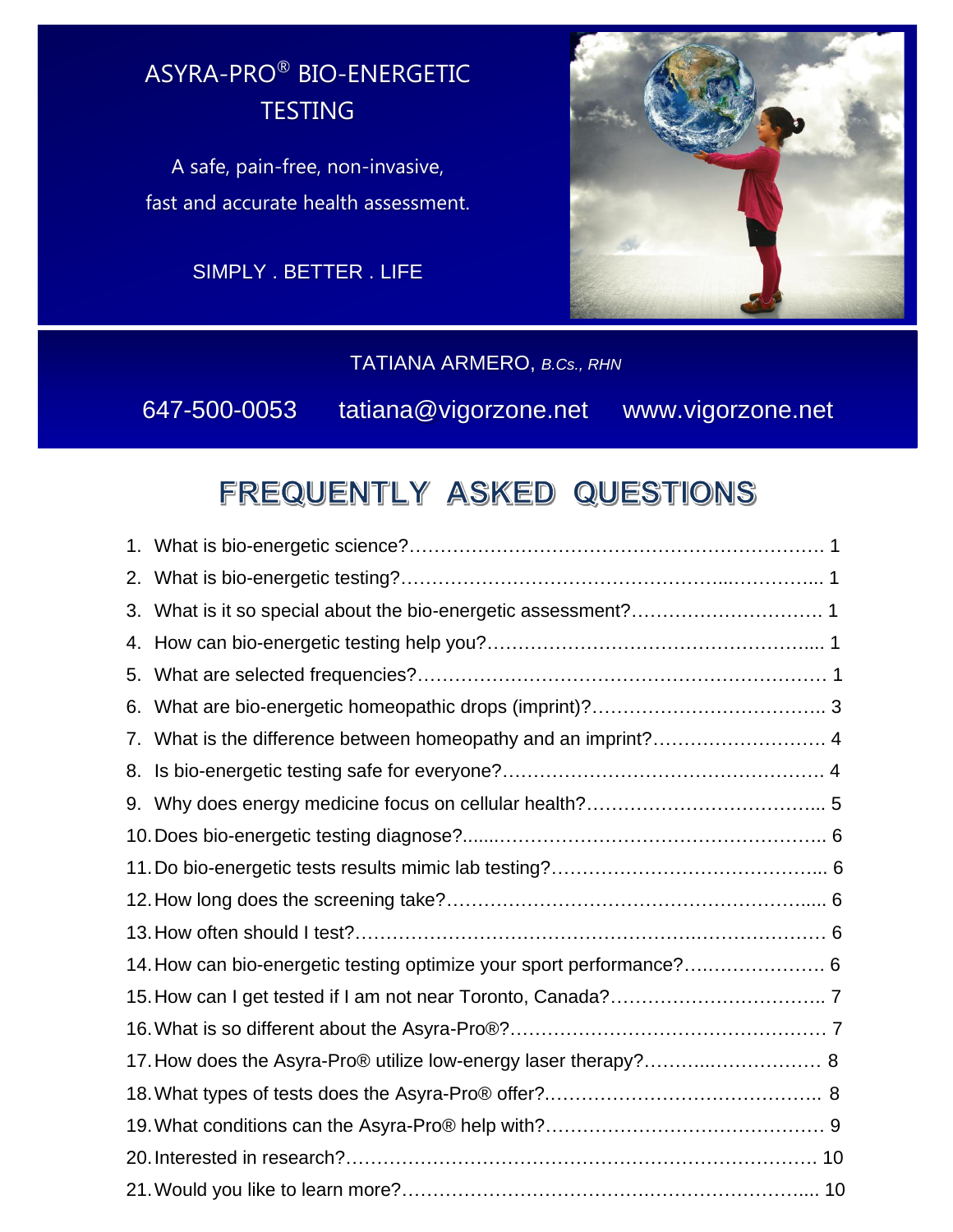### <span id="page-1-0"></span>1. WHAT IS BIO-ENERGETIC SCIENCE?

Bio-energetic science is the part of biochemistry that studies energy flow through living systems. This is an active area of biological research that includes the study of processes within and outside the cell, as well as many other metabolic processes that leads to the production and utilization of energy.

## <span id="page-1-1"></span>2. WHAT IS BIO-ENERGETIC TESTING?

Bio-energetic testing is a unique way of assessing your physical, mental, and emotional health in a holistic, safe, and accurate way. It is based on quantum physics and provides a platform for the assessment along with the resolution of the body's primary stressors.

It is a sophisticated computer system that in as little as 10 seconds, can compare 122,000 electromagnetic signatures from its database to your body energy patterns and perform a detailed evaluation.

On the top of scanning all organs, glands, and systems, this technology can also pick up a wide range of stressors such as the lack of certain nutrients (accumulation of heavy metals, agricultural), and other types of chemicals such as presence of pathogens (sensitivities to food, food additives, environmental elements, and electromagnetic radiation and many more) by capturing their energetic signatures.

#### <span id="page-1-2"></span>3. WHAT IS IT SO SPECIAL ABOUT THE BIO-ENERGETIC ASSESSMENT?

*"Matter is Energy ... Energy is Light ... We are all Light Beings"* (Albert Einstein) Everything in the universe creates unique vibrations and communicates via electrical impulses.

The uniqueness of the bio-energetic assessment is in the ability to understand, communicate, and translate the language of every cell in the body. It allows the Asyra-Pro® system to explore root causes of health problems and how to solve them.

<span id="page-1-3"></span>Up to this date, it is the most flexible and user-friendly bio-energetic screening system. Its software contains digitally encoded information to a wide range of mental, physiological and emotional factors.

## <span id="page-1-4"></span>4. HOW CAN BIO-ENERGETIC TESTING HELP YOU?

Have you ever thought that you have innate intelligence? Inborn wisdom that is perfect and has all the information the body needs for health and balance? Bio-energetic technology is able to tap into that hidden information and help your body to address unhealthy energy patterns and achieve balance by using its own forces and selected frequencies.

#### 5. WHAT ARE SELECTED FREQUENCIES?

These are frequencies your body picks during testing. Even though innate intelligence is flawless, we develop barriers in the communication between the body and your inborn intuition just because… life happens. For the same reason, the communication between your cells can be interrupted as well. During testing, the body has a chance to select frequencies that are specifically helpful for you, creating unique patterns that assist in restoration of these communications.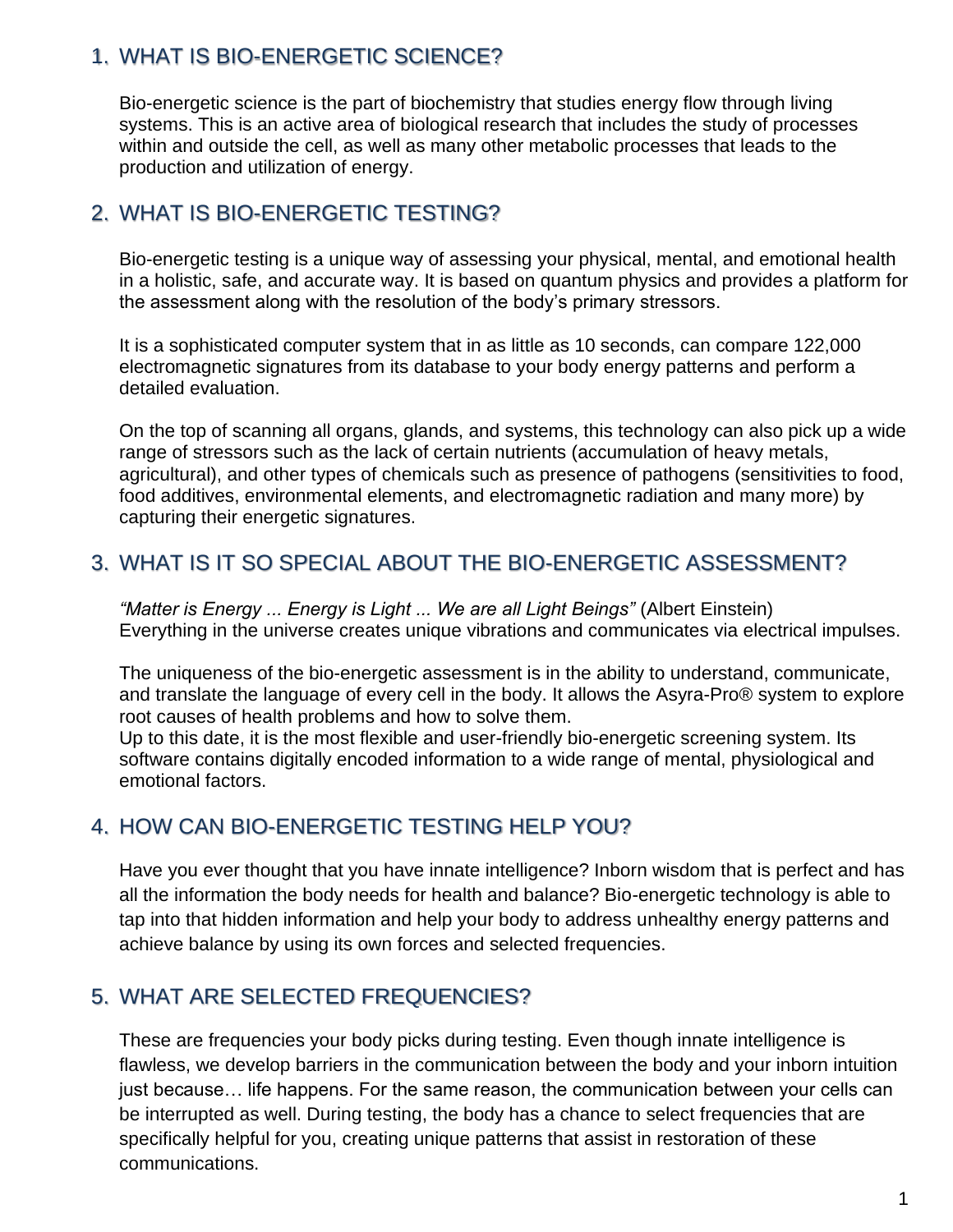At the end of a screening, these selected frequencies can be imprinted into bio-energetic homeopathic drops.

## <span id="page-2-0"></span>6. WHAT ARE BIO-ENERGETIC HOMEOPATHIC DROPS (IMPRINT)?

It is a liquid medium which can be imprinted at the end of your appointment. This is a unique feature that is offered only by the Asyra-Pro® system. It contains several energetic patterns that your body carefully built from selected energetic frequencies during the assessment.

<span id="page-2-1"></span>It is taken as sublingual drops twice a day. By doing so, you give your body your very personal remedy to help to get back to balance. It is like taking all the work that has been done during testing home and, so to speak, lets your body "read a book" and choose any words or sentences (frequencies or energetic patterns) to address specific imbalances and stressors.

## 7. WHAT IS THE DIFFERENCE BETWEEN HOMEOPATHY AND AN IMPRINT?

Homeopathic remedies are created by using specific substances with further development of different dilutions by using a specific process.

<span id="page-2-2"></span>The imprint (bio-energetic homeopathic drops or a skin patch) that is given to you after an assessment contains a one-of-a-kind combination of energetic patters beneficial to you only. No physical substances were used; only vibrations.

Extraordinary complex in creation, extremely easy to use, brings no harm, effective, and tastes good!

## 8. IS BIO-ENERGETIC TESTING SAFE FOR EVERYONE?

It is entirely safe. Bio-energetic testing is a non-invasive, pain-free, fast, and accurate assessment which requires no preparation. If testing is not done remotely, you will be offered to hold the two brass electrodes and feel absolutely no pain or discomfort throughout the process.

<span id="page-2-3"></span>Your body does not seek energetic patterns that cause harm. By working with an experienced practitioner, you will achieve beneficial results no matter of age or physical condition.

## 9. WHY DOES ENERGY MEDICINE FOCUS ON CELLULAR HEALTH?

All functions of the human body (or any leaving creature) are governed by electrical and informational signals.

Every cell holds biochemical and electrical energy in various forms. Healthy cells have the capacity to hold much more energy than unhealthy cells or cells that are under constant stress.

The same stands for accumulated contamination. Cells are like sponges; they can hold only a certain amount of impurities. These impurities express as vibrations as well. Energy medicine works on the cellular lever to aid safe and effective cellular detoxification by taking care of a problem at its roots.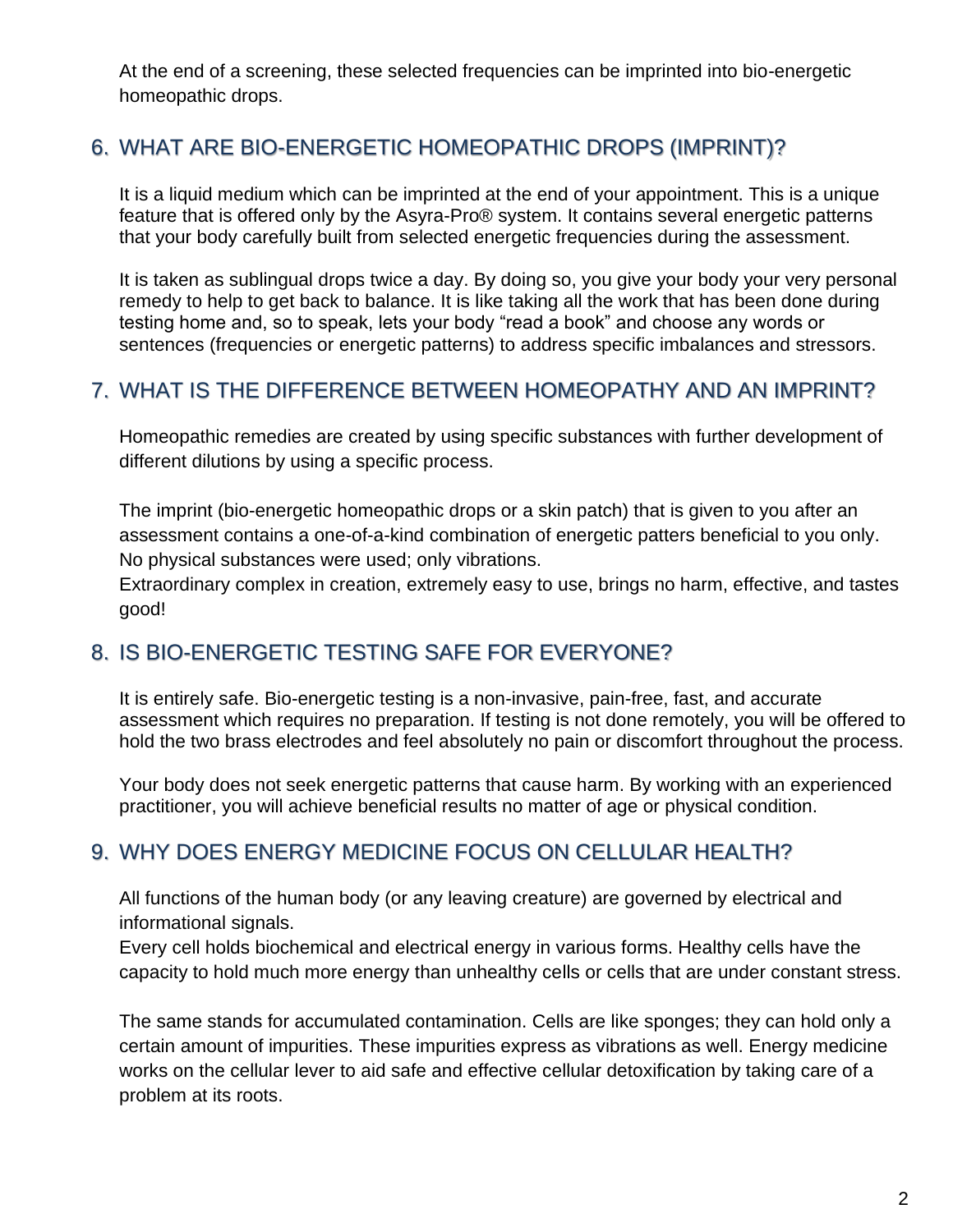## <span id="page-3-0"></span>10. DOES BIO-ENERGETIC TESTING DIAGNOSE?

The system does not diagnose disease; however, it does balance the body energetically. During testing, we are asking what energetic information is needed and what kind of physical substances or lifestyle choices can be beneficial for reaching homeostasis; we are not identifying what disease is present.

<span id="page-3-1"></span>That being said, bio-energetic testing is highly comprehensive and, in comparison with the allopathic testing tools, is looking into underlying causes of illnesses and conditions rather than concentrating on symptoms.

#### <span id="page-3-2"></span>11. DO BIO-ENERGETIC TESTS RESULTS MIMIC LAB TESTING?

No. They are different types of tests. Bio-energetic assessments communicate and work with your body on the cellular level. Neither type of test "proves" or "disproves" the another.

### <span id="page-3-3"></span>12. HOW LONG DOES THE SCREENING TAKE?

A full comprehensive analysis takes under 3 minutes. The majority of tests take from a few seconds to a minute.

## 13. HOW OFTEN SHOULD I TEST?

One of the amazing features of bio-energetic testing is eliminating the guess work by looking into the root of a problem. It enables us to create a highly effective plan and significantly decrease the amount of appointments you would usually have to go through. The number of visits or remote testing depends on your health status and results you would like to achieve. Sometimes it is only one assessment, and sometimes it is a multilevel process. It will be discussed and planned with your benefit in mind.

## <span id="page-3-4"></span>14. HOW CAN BIO-ENERGETIC TESTING OPTIMIZE YOUR SPORT PERFORMANCE?

Cells and tissues are always engaged in energy exchange, releasing it and recharging again. It is particularly important to keep cells as healthy as possible for many reasons related to peak performance; from optimal energy flow to your reaction time and ability to concentrate.

<span id="page-3-5"></span>Besides improving overall health, indicating nutritional deficiencies, digestive and metabolic imbalances, bio-energetic testing helps to detect "energetic gaps" within the body and balance your energy circulation.

#### 15. HOW CAN I GET TESTED IF I AM NOT NEAR TORONTO, CANADA?

There is a very easy solution to this. All you need to do is to send your hair sample and the assessment can be done remotely. Same results, same effectiveness. Everything you need will be provided for you.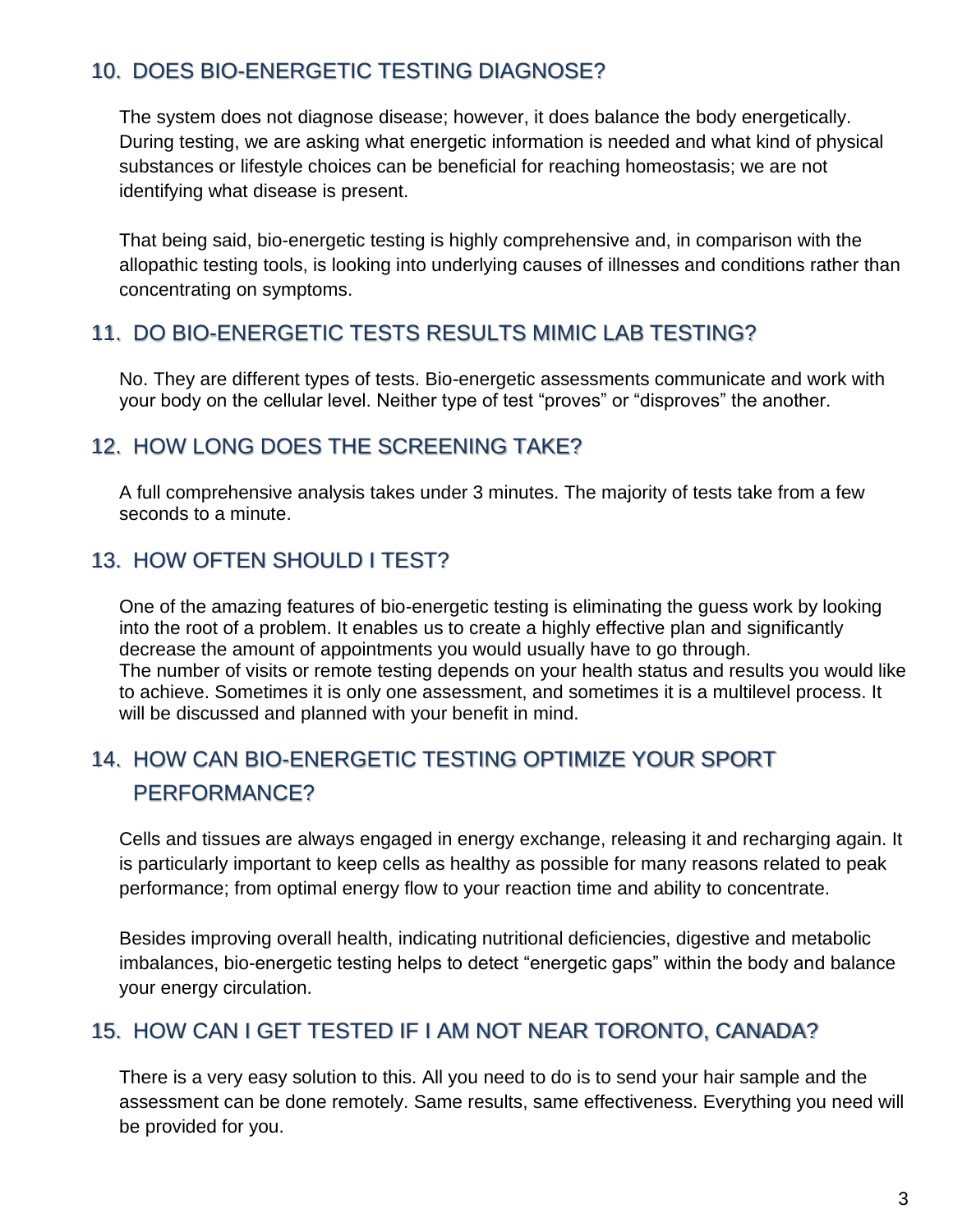## <span id="page-4-0"></span>16. WHAT IS SO DIFFERENT ABOUT THE ASYRA-PRO®?

The Asyra-Pro® system is a non-invasive bio-energetic testing device which reads, analyzes, and translates communications between body cells. It combines the knowledge of different fields: physiology, psychology, biochemistry, homeopathy, acupuncture, mathematics, quantum physics and the high-tech.

It is the most advanced, flexible, and user-friendly bio-energetic screening system available today.

It dominates for many reasons: from using its own unique algorithms to outstanding library of frequencies and energetic patterns. In case your situation requires special attention and the software does not have a built-in test to address your concerns, Asyra-Pro® offers a unique opportunity to build a customized assessment based on your needs.

In addition, in comparison with the other systems of this field, the Asyra-Pro® is able to focus on your health one step further by implementing bio-energetic homeopathic drops and lowenergy laser therapy.

<span id="page-4-1"></span>The underlying mathematical formulas were originally applied by Dr. Tiller, a PhD and material scientist with Stanford University and has been adapted specifically to this system. Asyra-Pro<sup>®</sup> delivers a picture of your health status and how to improve in moments.

### 17. HOW DOES THE ASYRA-PRO® UTILIZE LOW-ENERGY LASER THERAPY?

In addition to being the fastest screening device, the Asyra-Pro® system continues to lead the industry by introducing the direct application of selected frequencies via low-energy laser: *Laser Energetic Detox (LED)* is a therapy refined by DR. Lee Cowden, who is one of the most respected names in bio-energetic medicine. Just like the bio-energetic homeopathic drops, the laser will imprint your unique electromagnetic frequencies as its light can be distributed over the body in a sweeping fashion. The light of the laser will transfer information to body cells in a language they can understand. It is a highly effective way to kickstart the healing process.

## <span id="page-4-2"></span>18. WHAT TYPES OF TESTS DOES THE ASYRA-PRO® OFFER?

The system has more than 200 build-in tests and its limits do not stop there. Its extensive software library contains more than 38,000 items and is constantly being updated and growing. The Asyra-Pro® covers everything from the meridian points relating to internal organs, food preferences, environmental contaminants, nutritional factors, toxins, emotional patterns, and many more.

Some of the test examples:

- $\checkmark$  Comprehensive Analysis
- $\checkmark$  Pediatric Comprehensive Analysis
- $\checkmark$  Autism Energetic Panel
- ✓ ADD / ADHD Scan
- ✓ Allergy/Sensitivity Profile
- ✓ NAET Protocol
- $\checkmark$  Acupuncture Evaluation
- $\checkmark$  Various Single Frequencies Tests (including full Rife library)
- ✓ Nutritional Deficiency Test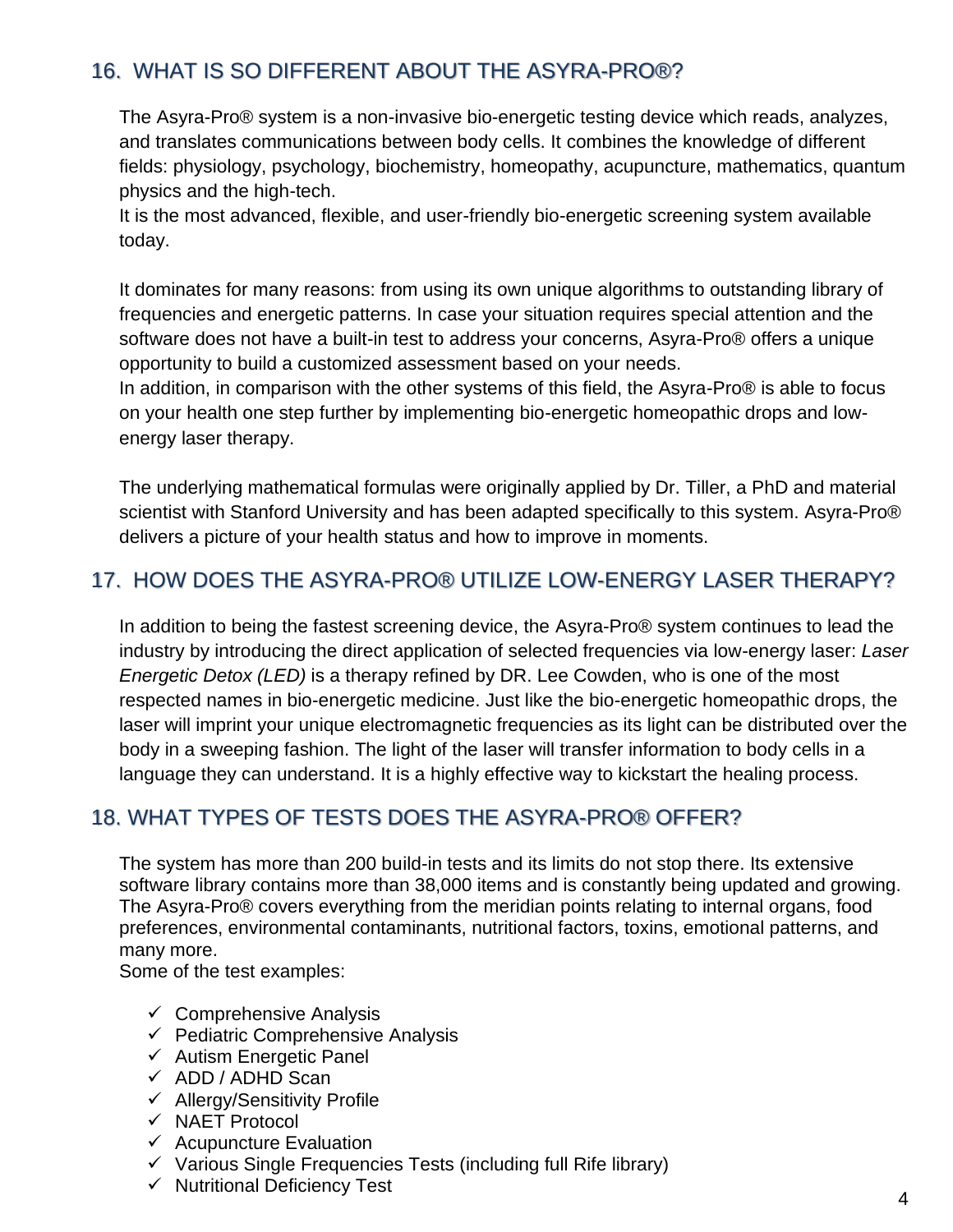- $\checkmark$  Dehydration and pH levels
- ✓ Energy Balance
- ✓ Weight Loss Scan
- $\checkmark$  Metabolic Disturbances
- ✓ Vertebral / Non-vertebral Profiles
- ✓ Inflammation Panel
- ✓ Detoxification Protocols
- $\checkmark$  Sleep Disturbances Scan
- ✓ Hormonal Profile
- ✓ Performance Boost Hormones
- $\checkmark$  Brain Chemistry Panel
- ✓ Mental / Emotional Stress
- ✓ Various Animal Scans

<span id="page-5-0"></span> <https://www.asyra.co.uk/asyra-database/> If you would like to explore more examples, please visit:

### 19.WHAT CONDITIONS CAN THE ASYRA-PRO® HELP WITH?

*"Disease processes first alter the body's energetic field and if left unchecked eventually lead to chemical changes and then finally to tissue destruction and/or disease"* (Dr. Hans-Heinrich Reckeweg)

The uniqueness of bio-energetic testing is in the ability to recognize different stages of imbalances. From the phase before any symptoms emerged to chronic issues. It works on the energetic level of the body and is highly sensitive to any changes of the energy flow/presents of frequencies that are foreign to us.

Of course, the Asyra-Pro® is not a magic bullet, but this intelligent device, together with a skilled and knowledgeable practitioner, can be a great help to support and improve your health, prevent illnesses, and address many conditions. Please contact me if you would like to discuss the details of your concerns.

## <span id="page-5-1"></span>20. INTERESTED IN RESEARCH?

If you would like to explore published papers, please review a PDF document published on my website: <https://vigorzone.net/research.pdf>

Article published by the British Journal of Pharmacology and similar articles in PubMed: <https://www.ncbi.nlm.nih.gov/pmc/articles/PMC3976609/>

## <span id="page-5-2"></span>21.WOULD YOU LIKE TO LEARN MORE?

All bodily functions use energy. The response of the body to energy allows muscles to move, nutrients to be metabolized, eyes to see, ears to hear, and skin to feel. When energy is in balance, the natural structures and functions of our physical bodies and emotional state are enhanced.

Around 3,500 years ago Chinese healers recognized the power of energetic medicine and in the 17th Century, stories about an unusual treatment called acupuncture therapy began to reach the West. It was not until the 1900's when Western science began to investigate the ancient theories of energy and wave patterns in living things and objects.

In 1951, French researcher Jaques Niboyet established that acupuncture points have a lower skin resistance than points elsewhere on the body. Objective measurements of these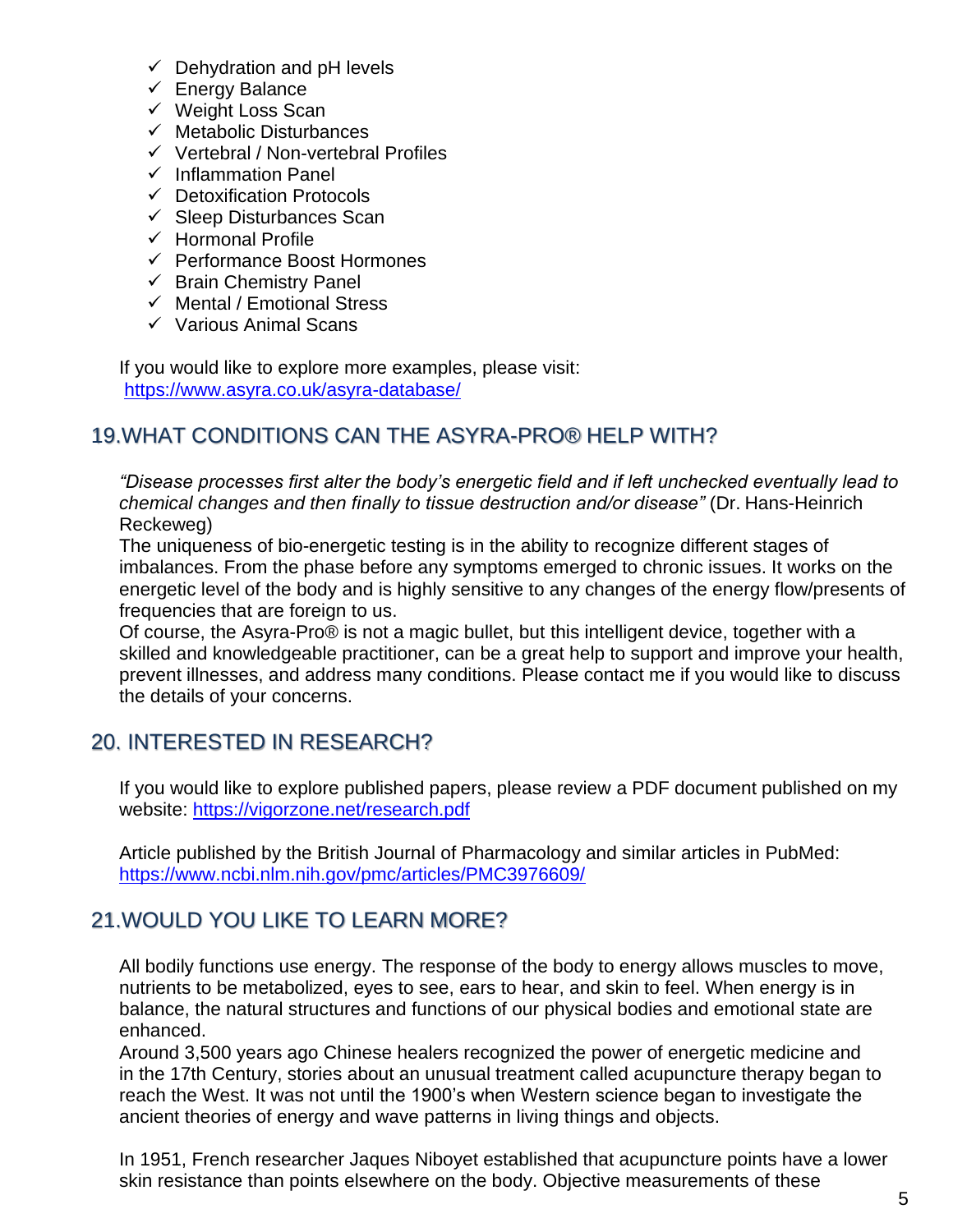resistances were documented in 1952, when Dr. Walter Schmidt examined acupuncture points on patients in a hospital in Bavaria. He established a correlation between specific acupuncture points and malfunctioning organs.

These two vital findings were not consolidated until 1953, when German physician Dr. Reinhold Voll developed the world's first EDS (Electro-Dermal Screening) system that could evaluate the body through skin resistance measurements.

However, the techniques developed by Dr. Voll were difficult to implement and, like many innovations, were criticized by his colleagues. But his followers among German physicians and scientists kept working on developing more user-friendly EDS devices and in the mid of 1970's the second generation of EDS was introduced. It became hugely popular in Germany and spread overseas to the USA, England, and Australia.

Development of bio-energetic medicine has a special place in North America. In 1978, James Hoyt Clarke, Joe Galloway and their colleagues succeeded in computerizing the technique and created the world's first Computerized Electro Dermal Screening (CEDS) system Acupath 1000. They went on perfecting this system and two more devices were created: Data Touch and BioPath. Finally, in 1991, the LISTEN (Life Information System Ten) system was introduced, allowing for more efficient and accurate testing.

The LISTEN was the basis for BioMeridian's BEST System, which was released in 1998. Because of radical improvements in accuracy, scope and convenience, EDS and bio-energetic technology gained popularity amongst independent practitioners worldwide, with results now backed by scientifically documented research. However, the BEST still allowed a practitioner bias, assessments were lengthy and limited.

The breakthrough was made in 2002, when Joe and Mark Galloway created the system called Asyra AT3. The latest version of the world-beating health screening device Asyra-Pro® was introduced in 2009, marking a significant step forward for the technology as a truly flexible probeless EDS device. It eliminated a practitioner bias and reduced testing time from more than an hour to less than 3 minutes. The system's software is regularly updated and its library is expanding as new substances and pathogenic mutations are introduced to our environment.

Albert Einstein once said: *"All matter is energy field."* Even though we are just beginning to tap into possibilities of bioenergetic medicine, we have amazing tools to improve our health, quality of life, and help people we love and care about.

*I wish you all success on your life journey and on "painting your masterpiece",* Tatiana Armero, B.Sc, RHN, Bio-energetic testing practitioner

TATIANA ARMERO, *B.Cs., RHN* 

647-500-0053tatiana@vigorzone.netwww.vigorzone.net

© The Vigor Zone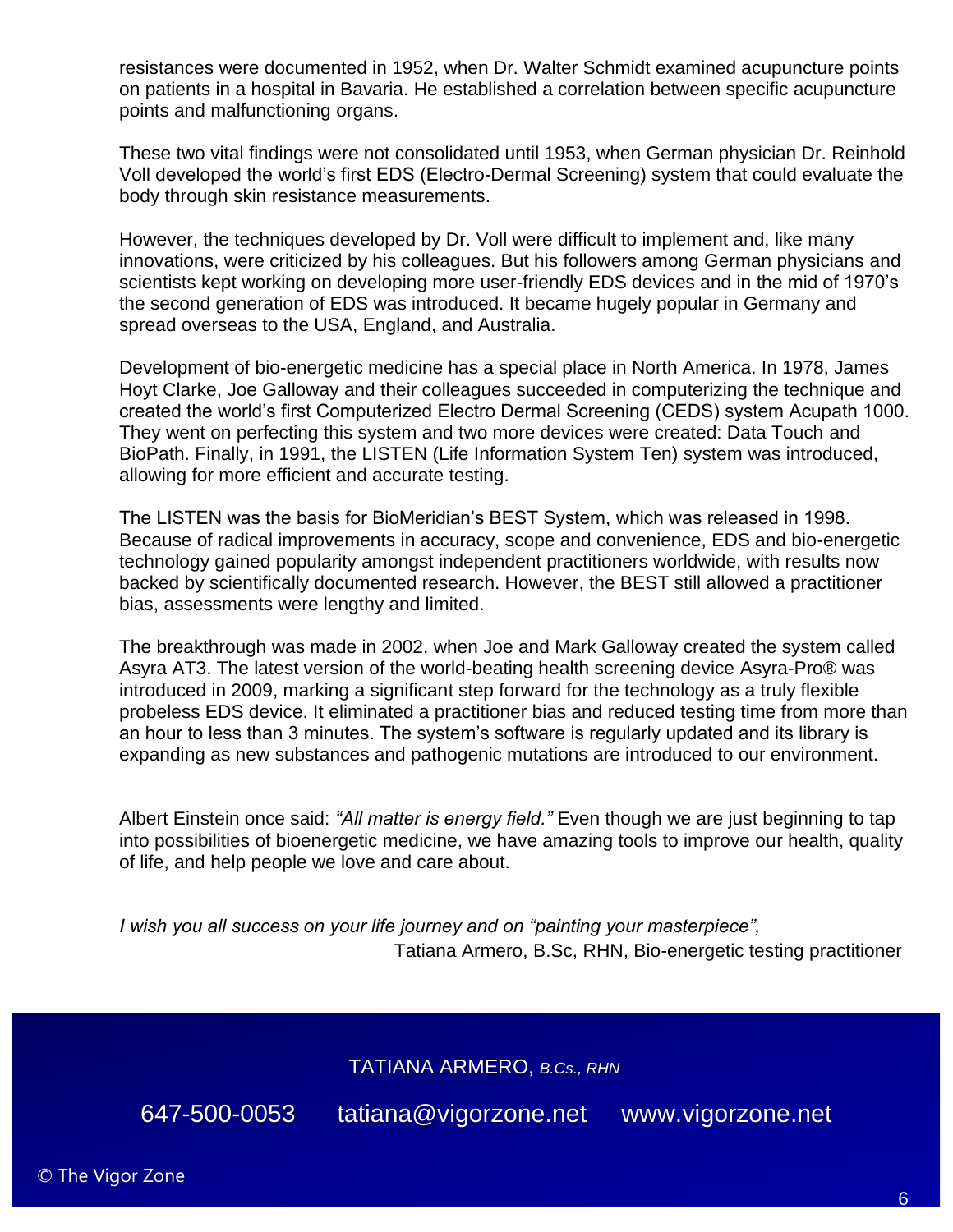# YOUR WELL-BEING IS MY PRIORITY!

By working together, we will improve your physical, mental and emotional health, and overall wellbeing.

SIMPLY . BETTER . LIFE



TATIANA ARMERO, *B.Cs., RHN* 

647-500-0053tatiana@vigorzone.netwww.vigorzone.net

# **AVAILABLE SERVICES**

#### **1. ONE-ON-ONE COMPREHENSIVE BIO-ENERGETIC TESTING ASSESSMENT. \$240**

#### **(distant testing based on hair analysis is also available)**

Full body evaluation can be done in person or remotely. It is a great way to find out what is going on within your body and what to do about it. This in-depth assessment is beneficial for overall health, chronic and acute conditions, or for a general check-up. Your diet and supplementation will be also discussed.

A one-on-one meeting is 1 to 1,5 hours long and requires no preparation.

Remote testing is done without your participation using your hair sample (everything you need will be provided).

Results and recommendations are emailed and discussed over the phone or a visual media.

#### **2. BIO-ENERGETIC TESTING PACKAGES FOR INDIVIDUALS. \$180**

**(distant testing based on hair analysis is also available)**

There are 21 packages for you to choose from. They target specific health concerns and will provide valuable information on what needs to be done and how to support your body daily. One-on-one appointments are 40 minutes long and requires no preparation.

Remote testing is done without your participation using your hair sample (everything you need will be provided).

## **What is the difference between Packages and Comprehensive Assessment?**

Full body evaluation is based on your individual symptoms and areas you would like to improve. Packages already pre-designed, but don't take me wrong. They are very well put together.